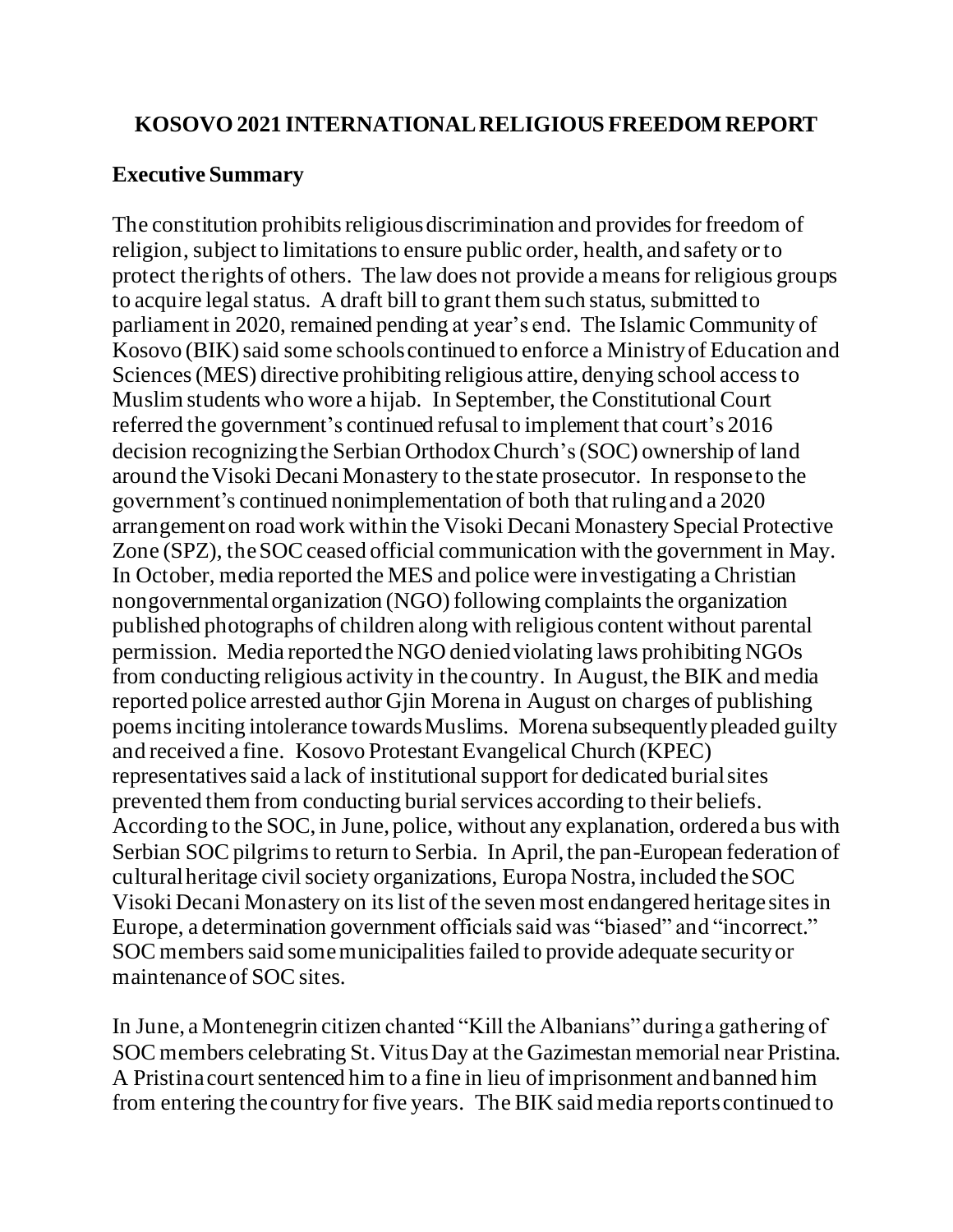portray their communities negatively, contributingto a climate of intolerance and discrimination. BIK and KPEC representatives said some of their adherents were reluctant to practice their religion openly due to fear of discrimination. National police said they received reportsof 87 incidents during the year, mostly classified as aggravated thefts, primarily against Islamic or SOC religious sites or cemeteries but including one against the Roman Catholic community, compared with 57 in 2020. The Organization for Security and Cooperation in Europe (OSCE) reported it continued advocating improved relations between religious communities and municipalities.

U.S. embassy officials continued to encourage the government to enact amendments permitting religious groups to acquire legal status, enforce mechanisms to protect freedom of religion, implement legislation and judicial decisions pertaining to SOC religious sites, and resolve SOC property disputes. The Ambassador and other embassy representatives discussed religious freedom issues, including equal protection and property rights concerns, with religious and civil society leaders and encouraged religious tolerance and improved interfaith dialogue. In June, the embassy hosted Iowa National Guard chaplains, Kosovo Security Force representatives, and several senior religious leaders to discuss plans for a Kosovo Security Force chaplaincy corps.

## **Section I. Religious Demography**

The U.S. government estimates the total population at 1.9 million (midyear 2021). According to the 2011 census(the most recent), 95.6 percent of the population is Muslim, 2.2 percent Roman Catholic, and 1.4 percent Serbian Orthodox, with Protestants, Jews, and persons not answering or responding "other" or "none" together constituting less than 1 percent. Boston University's 2020 World Religion Database estimates the population is 93 percent Muslim and 6 percent Christian, while 1 percent are atheist or agnostic, or belong to other religions. Local estimates of the total number of Jews range from 50 to 150. According to the SOC and international observers, lack of financial support for the census and a boycott of it by most ethnic Serbs resulted in a significant undercounting of ethnic minorities of all religious backgrounds, including SOC members, Tarikat Muslims, and Protestants. Other religious communities, including Tarikat Muslims and Protestants, also contested the registration data, stating they distrusted the census methodologyand believed it resulted in undercountsof their communities' members.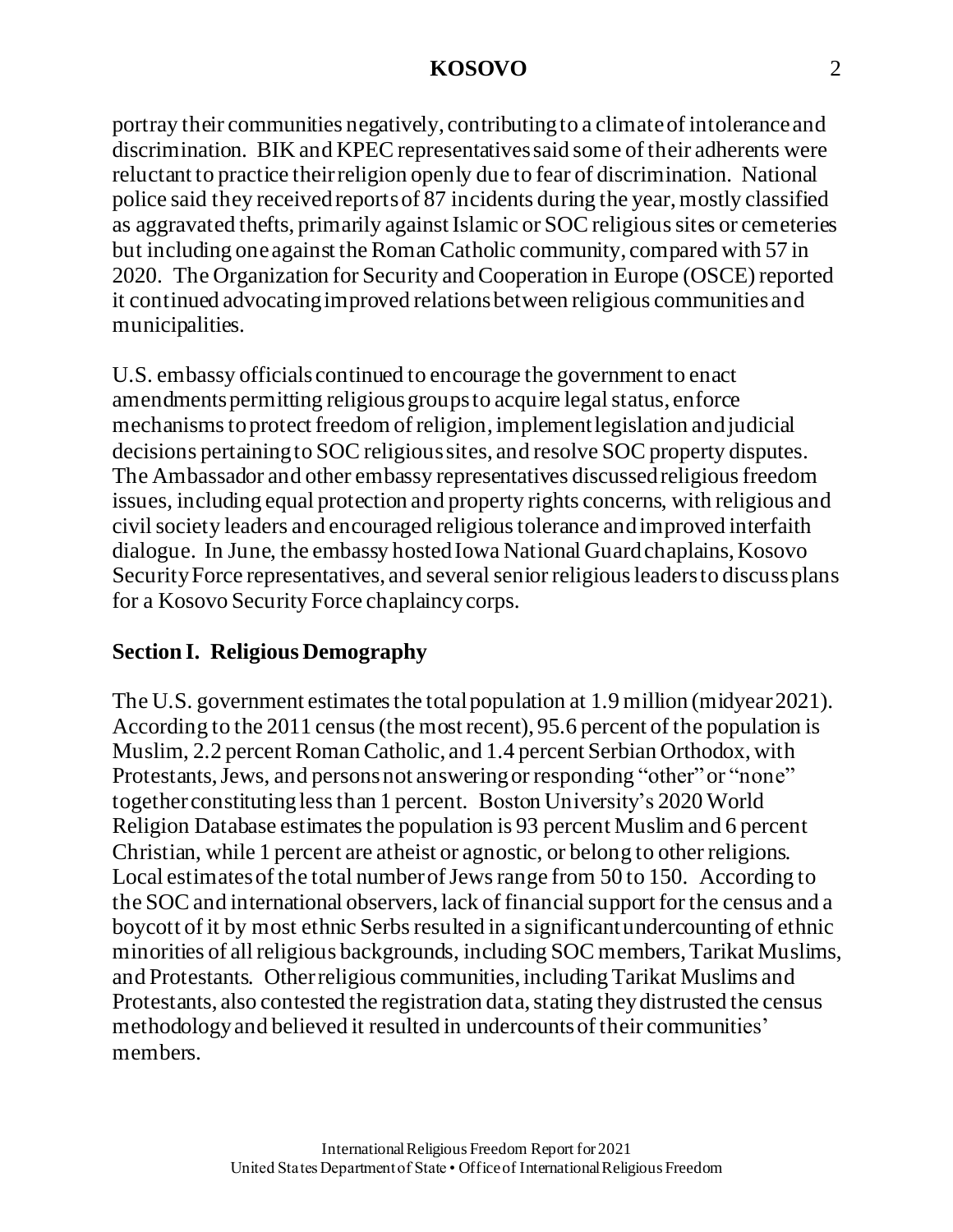The majority of Kosovo Albanians are Muslim, although some are Christian (Orthodox, Catholic, and Protestant). Almost all Kosovo Serbs belong to the SOC. The majority of ethnic Ashkali, Bosniaks, Egyptians, Gorani, Roma, and Turks are also Muslim, while most ethnic Montenegrins and some Roma are Christian Orthodox. Nearly all ethnic Croats are Catholic.

According to the BIK, most Muslims belong to the Hanafi Sunni School, although some are part of the Sufi Tarikat community. There is also a Sufi Bektashi religious community; no official estimate exists for thenumber of its adherents. Kosovo Albanians represent the majority in 28 of the country's 38 municipalities, and Kosovo Serbs make up the majority in the remaining 10. Most SOC members reside in the 10 Serb-majority municipalities. The largest Catholic communities are in Gjakove (Albanian-language name)/Djakovica (Serbian-language name), Janjeve/Janjevo, Kline/Klina, Pristina, and Prizren. Evangelical Protestant populations, representing multiple traditions including Baptists, Pentecostals, Reformed, nondenominational, and others, are located throughout the country, concentratedin Pristina and Gjakove/Djakovica. There are small Jewish communitiesin Prizren and Pristina, although exact numbers are unavailable.

## **Section II. Status of Government Respect for Religious Freedom**

# **Legal Framework**

The constitution provides for freedom of conscience and religion for all residents, including the right to change, express, or not express religious belief; practice or abstain from practicing religion; and join or refuse to join a religious community. These rights are subject to limitations for reasons of public safety and order or for the protection of the health or rights of others. The constitution provides for the separation of religious communities from public institutions, including the right of religious groups to regulate independently their own organizations, activities, and ceremonies. It provides for equal rights for all religious communities, stipulates the country is secular and neutral regarding religion, declares the state shall ensure the protection andpreservation of the country's religious heritage, and prohibits discrimination based on religion. The constitution states the law may limit freedom of expression to prevent violent and hostile provocations on racial, national, ethnic, or religious grounds. It allows courts to ban organizations or activities that encourage racial, national, ethnic, or religious hatred.

The law on religious freedom stipulates there is no state religion and provides for freedom of nonreligious belief. It states, "All religions and their communes in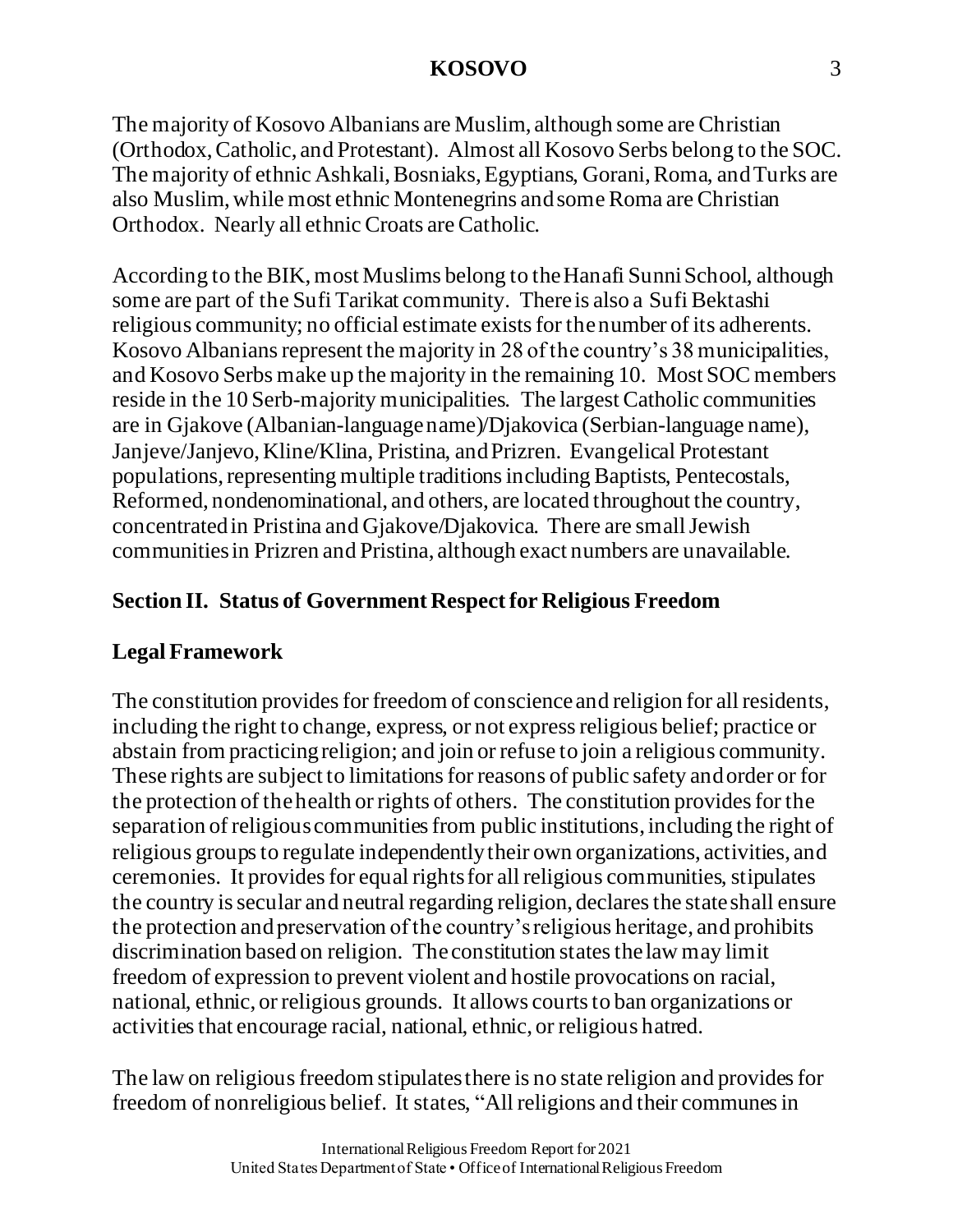Kosovo, including the Kosovo Islamic Community, Serbian Orthodox Church, Catholic Church, Hebrew Belief Community, and EvangelicalChurch shall be offered any kind of protection and opportunity in order to have rights and freedom foreseen by this law." The law does not prescribe any additional rights or benefits to these five named communities as compared with otherreligious groups. Authorities interpret the term "Evangelical Church" as encompassing all Protestant groups, regardless of denomination.

The constitution provides for rights and protection for all citizens, including maintaining, developing, and preservingtheir religion using their own language. The constitution also states religious communities have the right to establish religious schools and charitable institutions, with the possibility of being funded with government financial assistance "in accordance with the law and international standards." It guarantees all ethnic communities access to public media. The law on religious freedom provides the right forreligious groups to establish and use their own media, maintain unhindered peaceful contacts with persons outside the country with whom they share a religious identity, and have equitable access to public employment.

The constitution guarantees 20 of 120 seats in parliament to representatives from ethnic minority communities, a majority of whose members are often associated with a single religious group, such as Muslims or Orthodox Christians. It also stipulates the adoption, amendment, or repeal of all laws pertaining to religious freedom or cultural heritage requires approval by a majority of the parliamentarians representing minority communities, as well as by a majority of all parliamentarians.

The constitution provides for the Ombudsperson's Institution, which is responsible for monitoring religious freedom, among other human rights, and recommending actions to correct violations. It stipulates the state shall take all necessary measures to protect individuals who may be subject to threats, hostility, discrimination, or violence because of their religious identity. The law criminalizes hate crime, which includes inciting discord and intolerance between religious groups, as well as crimes where religion is a motivating factor or aggravating circumstance.

The law does not require registration of religious groups, but it also does not provide a legal mechanism or specific guidance for religious groups – including the five communities named in the law on religious freedom – to obtain legal status through registration or other means. Without legal status, religious communities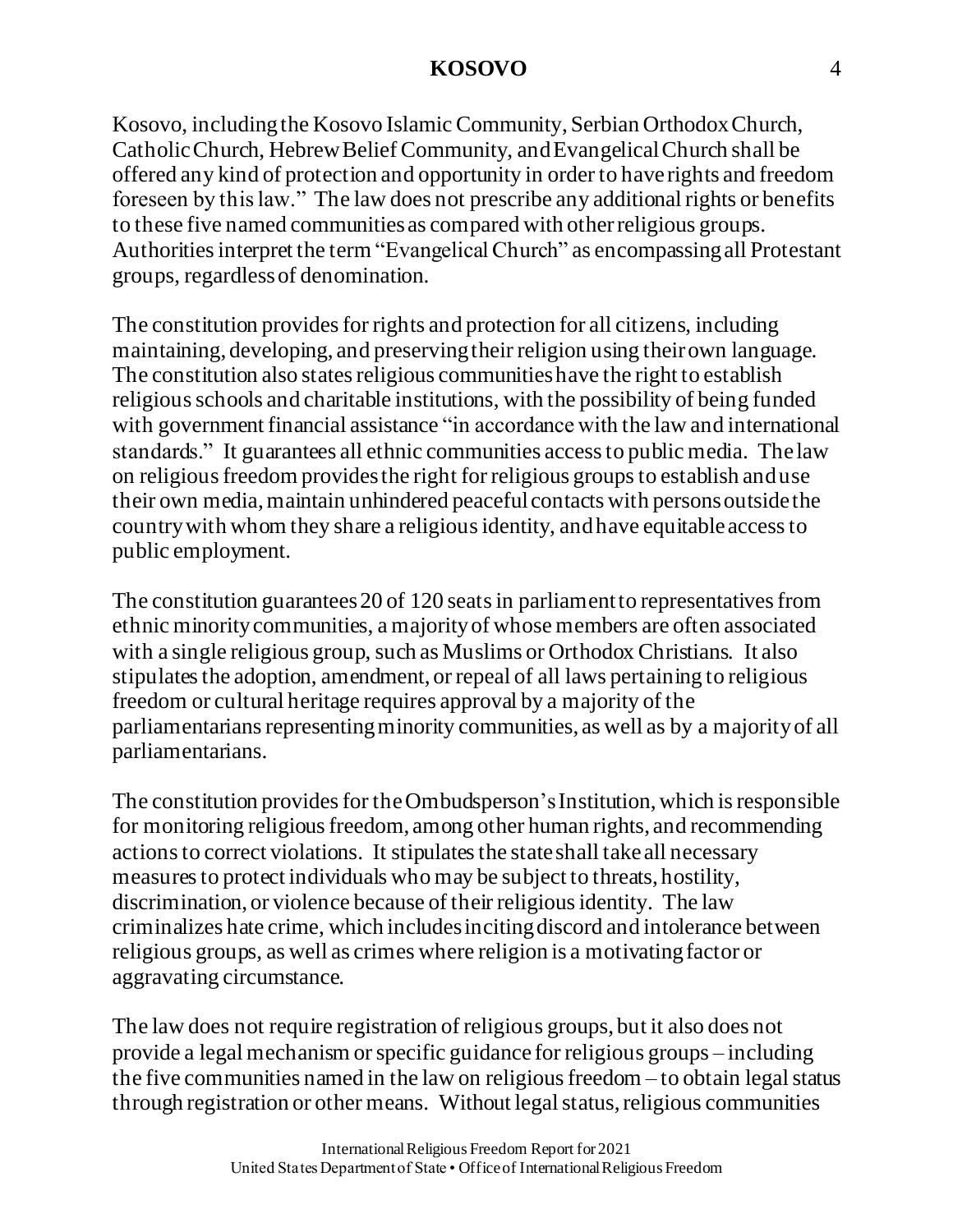may not own property, open bank accounts, employ staff, or access the courts as a collective entity. Individual congregations or individuals, however, may do so and perform other administrative tasks in their own name. Local communities often recognize religious groups' possession of buildings; however, the law generally does not protect these buildings as property of a religious community, but rather as the private property of citizens or NGOs. SOC property is an exception; the law on SPZs acknowledges and protects the integrity of SOC property ownership and stewardship over designated areas within the SPZs.

The law stipulates the rights to establish humanitarian/charity organizations, accept voluntary financial contributions from individuals and institutions, and engage in national and international communication for religious purposes. The law on registering NGOs, however, does not apply to "religious communities, religious centers, or temples," which prevents religious groups from registering as NGOs and also prohibits NGOs from conducting religious activity in the country.

The law provides safeguards for sites of religious and cultural significance and prohibits or restricts nearby activities that could damage the surrounding historical, cultural, or natural environment. According to the law, the Implementation and Monitoring Council (IMC) is responsible for arbitrating disputes between the government and the SOC concerning SPZs and other matters related to protecting the SOC'sreligious and cultural heritage. The IMC is a special body originating from the 2007 Comprehensive Proposal for the Kosovo Status Settlement (also known as the Ahtisaari Plan) and established by law. IMC members include the Ministry of Environment, Spatial Planning, and Infrastructure (cochair); Special Representative of the European Union (cochair); Ministry of Culture, Youth, and Sport; SOC; and the OSCE.

Municipalities, not the central government, are legally responsible for the upkeep and maintenance of all public cemeteries, including those designated for specific religious communities.

According to the law, "Public educational institutions shall refrain from teaching religion or other activities that propagate a specific religion." This law is unenforceable in schools operated under Serbian government-run parallel structures, over which the Kosovo government has no control.

An MES administrative circular on the code of conduct and disciplinary measures for elementary and high school students, which carries the force of law, prohibits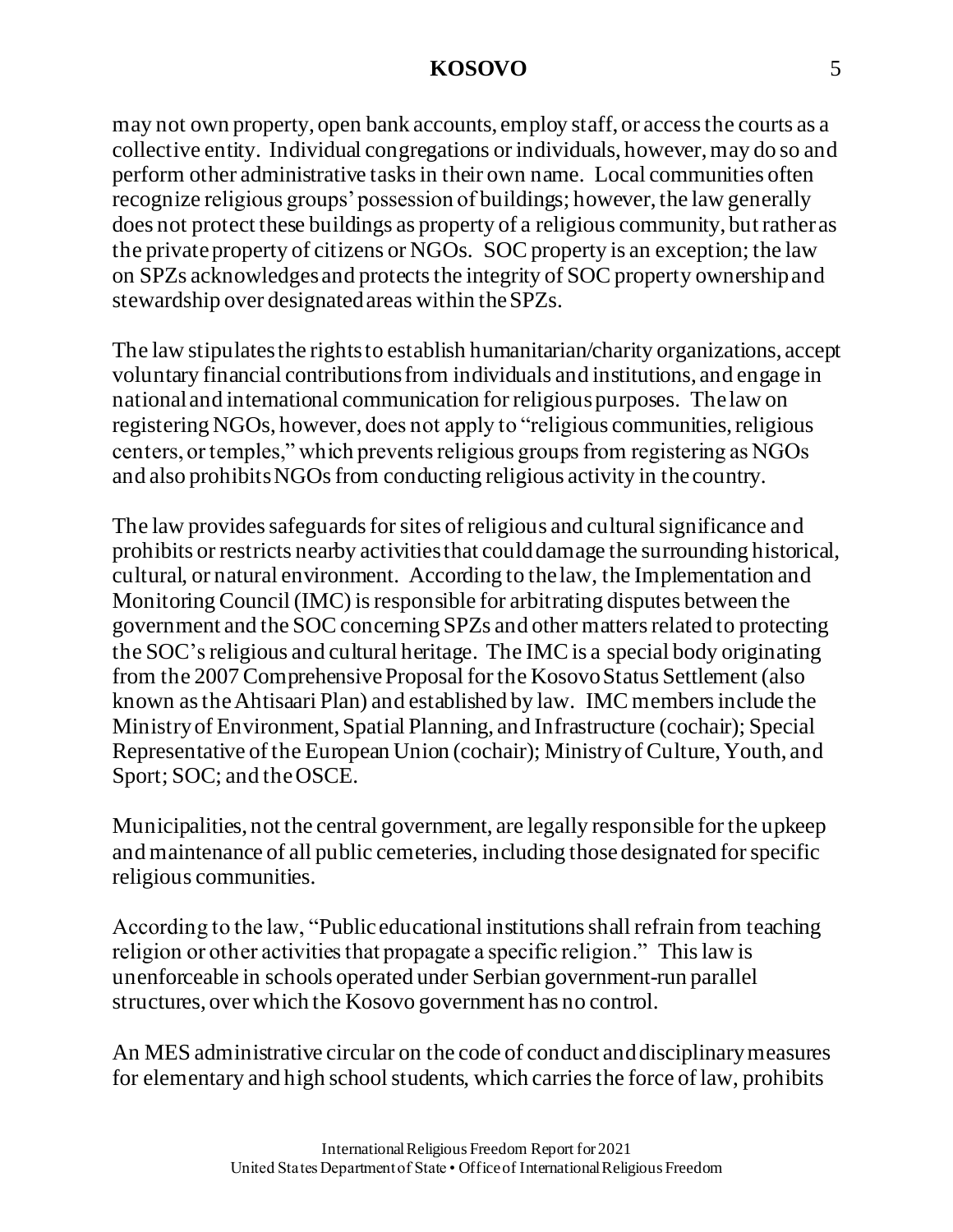students from wearing religious attireon elementary and secondary school premises.

The country is not a party to the International Covenant on Civil and Political Rights.

## **Government Practices**

The government again did not enact amendments to the law on religious freedom that would permit religious groups to acquire legal status, conduct business and acquire real and personal property in their name, open bank accounts, and gain import tax benefits. The cabinet approved the amendments and sent them to parliament in September 2020, but in February, extraordinary general elections reset Kosovo's legislative amendment process, reverting the amendments back to the newly elected government, which had not resubmitted them to parliament by year's end. Absent enactment of the legislation, all religious communities said they continued to operate bank accounts registered to individuals instead of communities. The KPEC continued to state that Protestant churches were taxed as for-profit businesses.

The BIK and several media outlets reported police arrested author Gjin Morena in August after he published a book entitled *Thunder in the Soul* that, according to BIK and media reports, contained poems inciting discord and intolerance towards Muslims. On August 16, the KPEC wrote on Facebook that Morena is Protestant and that authorities had not followed proper legal procedures when taking him into custody. Morena pleaded guilty to hate speech in the Basic Court of Gjakova and was fined 1,640 euros (\$1,900) in lieu of six months' imprisonment, following deductions and credit for time served in pretrial detention.

According to the BIK, some elementary schools denied access to individual female Muslim students who attempted to attend school wearing a hijab as a result of the enforcementof the MES administrative circular prohibiting religious attire on school property. Imam Labinot Maliqi, head of the NGO Kosovo Center for Peace, reported multiple cases in several municipalities in which female elementary school students were denied entrance to school for wearing a hijab. According to Maliqi, some school officials reversed their decision after the Kosovo Center for Peace inquired into the situation. In September, Maliqi publicly called on parentsto report cases in which female students wearingreligious attire were denied access to schools. At year's end, the ban remained in place.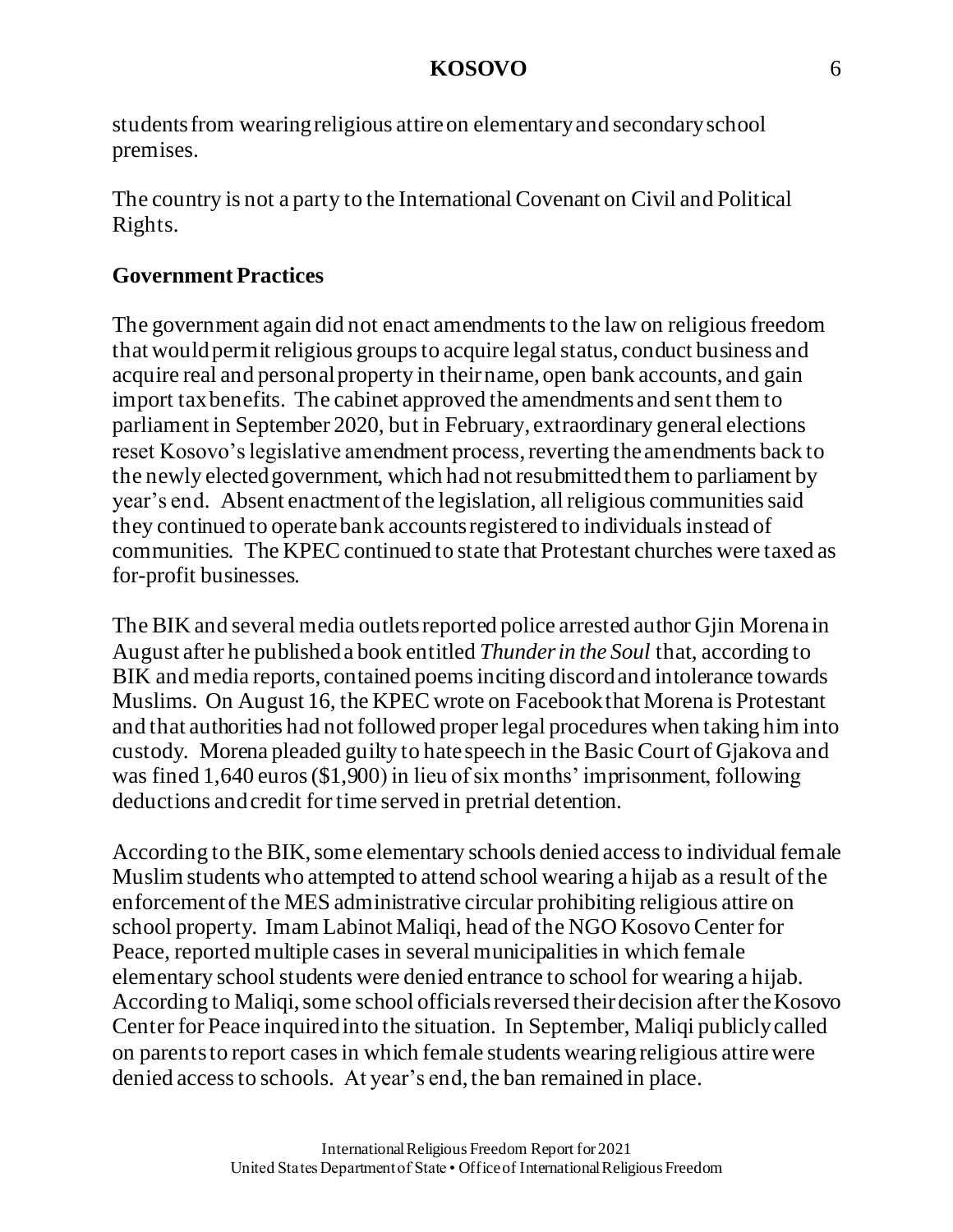Muslim community representatives said there were cases of discrimination against Muslim women who wore religious attire while working in public institutions, including one incident in September of a public school director threatening to fire a teacher if she wore religious attire to work. The teacher asked the Kosovo Center for Peace to mediate, and the school director subsequently reversed the decision and allowed the teacher to wear a hijab to work.

In October, online news site *Balkan Insight* reported the MES and police were investigating a global Christian humanitarian NGO after the municipality of Lipjan/Lipljan terminated a 2018 agreement with the NGO in January. *Balkan Insight* reported parents had complained that the organization published photos of children along with religious content without parental permission, and that international sponsors sent children in Kosovo letters containing religious content. *Balkan Insight* reported the NGO denied any allegations of misconduct and was cooperating with local authorities. Officials from the Ministry of Internal Affairs, which is responsible for registering NGOs, said the law prohibited any NGO from conducting religious activity in the country. Officials said they worked with NGOs to ensure compliance, including requiring NGOs to change articles of association and remove content indicating an organization's religious affiliation.

The KPEC again stated the Kosovo Immigration Office continued to deny recognition of foreign missionaries engaged by its member churches. The KPEC said the Customs Service continued to require its members to pay taxes on humanitarian aid they received from abroad during the year, while exempting some other religious communities, such as the BIK, from the taxation. In addition, according to the KPEC, some businesses did not respect the value-added tax exemption for goods purchased by its member churches due to what it stated was religious prejudice.

Decan/Decani municipal officials and the central government continued to refuse to implement a 2016 Constitutional Court decision upholding the Supreme Court's 2012 ruling that recognized the SOC's Visoki Decani Monastery's ownership of approximately 24 hectares (59 acres) of land in the monastery's vicinity. There was no progress during the year, despite repeated appeals by the SOC and international community to the Kosovo Cadastral Agency and, more broadly, the government, to register the SOC's ownership of the land. In September, the Constitutional Court stated all government institutions were obligated to enforce its decisions and referred the issue to the state prosecutor. At year's end, the prosecutor had not initiated criminal proceedings against the officialsresponsible for refusing to implement the decision. In September, Decan/Decani mayor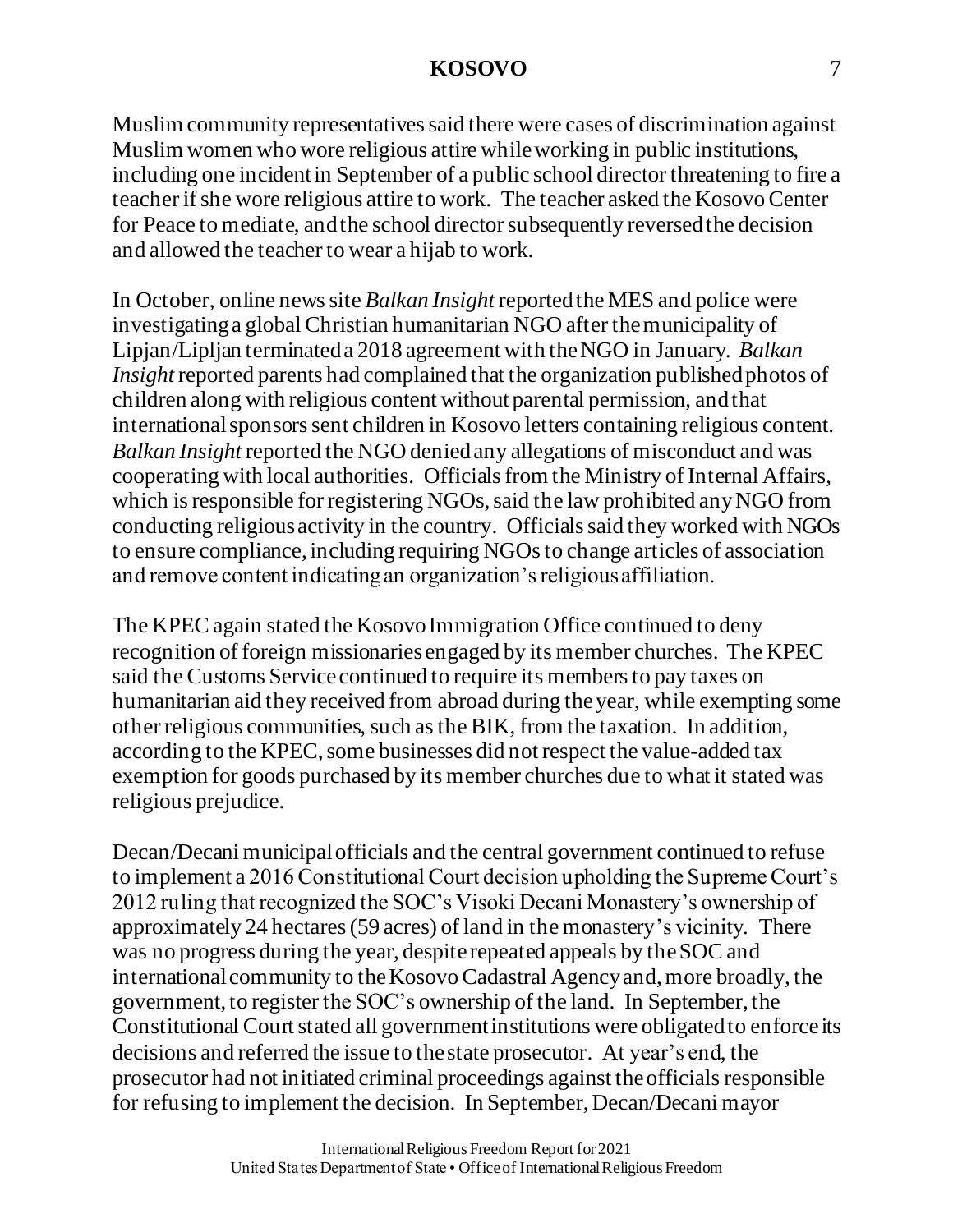Bashkim Ramosaj publicly reaffirmed he did not intend to execute the court's decision. NATO troops in the country continued to provide security at the Visoki Decani Monastery. In October, Viola von Cramon, European Parliament rapporteur on Kosovo, posted to Twitter, "Tolerance and mutual respect are the essence of multiethnic society. The Serbian Orthodox Church heritage in Kosovo must be protected and enjoy full rights. I thus urge Kosovo govt to implement the long overdue C[onstitutional] C[ourt] judgment as the rule of law means equal treatment of all."

In May, the SOC halted official communication with the government, citing the government's nonimplementation of both the Visoki Decani Monastery Constitutional Court decision and a November 2020 Italian-brokered arrangement between the IMC and Decan/Decani municipal authorities on the Decani SPZ roads. The SOC released a statement saying it was "facing a deliberate legal obstruction by Kosovo institutions both on central and local levels, under the strong influence of formal and informal Kosovo Albanian centers of power which apparently remain determined that the Constitutional Court decision will never be implemented… the institutions are firmly in hands of those who make justice on their own regardless of the Constitutional and Supreme Courts' decisions as well as laws." As a result of breaking off discussions, the IMC did not meet during the year. The arrangement included development of both a bypass road external to the SPZ boundaries, which would connect Decan/Decani to Montenegro, and a separate local road within the SPZ. Liburn Aliu, the Minister of Environment, Spatial Planning, and Infrastructure (and cochair of the IMC), publicly opposed the agreed arrangement, saying the construction of a bypass road was a "dangerous precedent." Local authorities continued additional road construction works outside the SPZ, which, the SOC said, was an attempt to create a situation in which local authorities could subsequently strengthen their justification for construction within the SPZ.

The Ministry of Local Government Administration (MLGA) reported most municipalities covered funeral expenses for all religious groups and were responsible for costs associated with cemetery administration. Several municipalities, including Klokot/Kllokot, Gjilan/Gnjilane, Mitrovice/a North, Mamushe/Mamusa, and Gracanica/e, stated a need to expand capacity at existing cemeteries. The MLGA stated the COVID-19 pandemic continued to have an impact on funeral ceremonies, as the government's health restrictions limited participation across the country.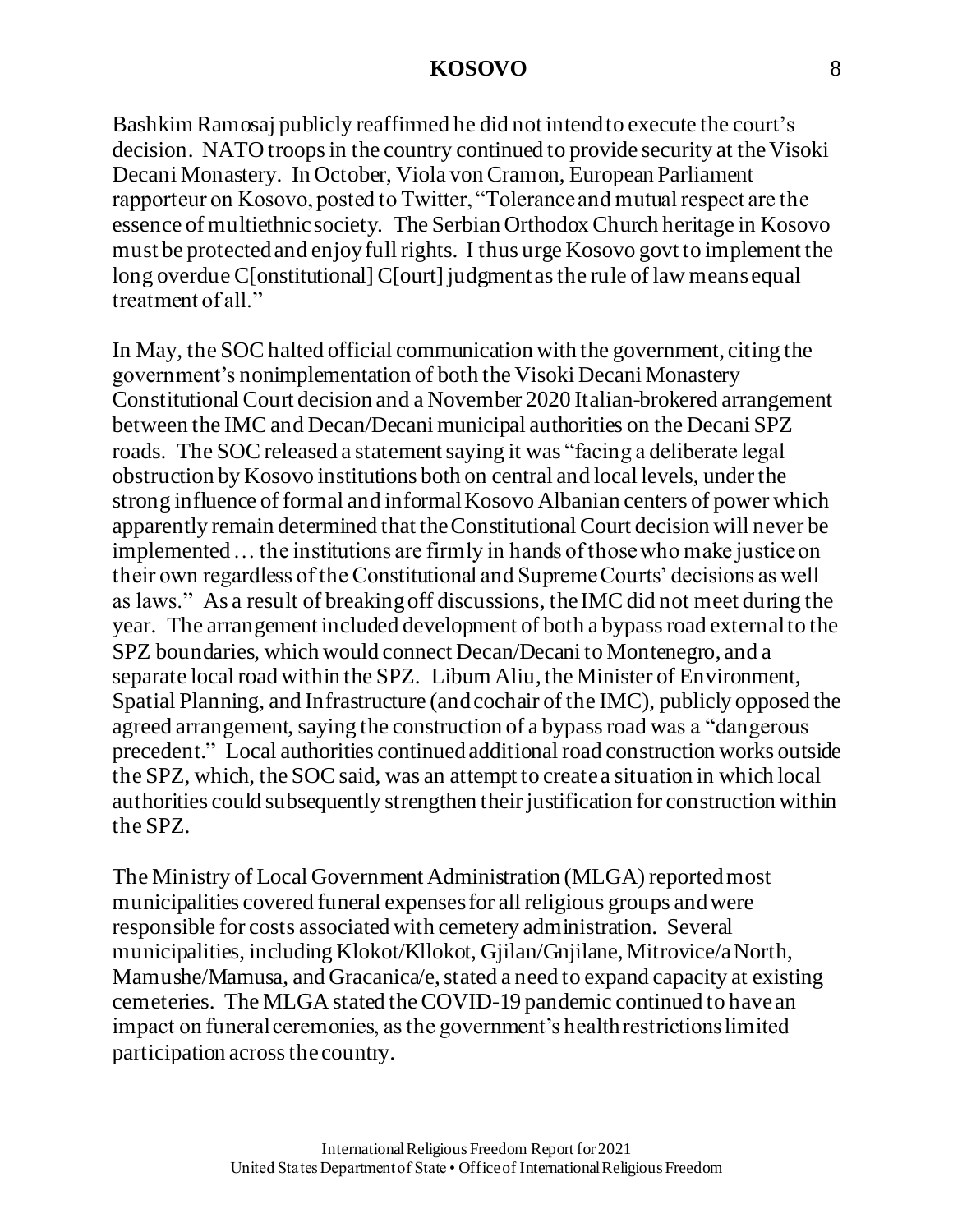The KPEC said a lack of institutional support for dedicated burial sites prevented members from conducting burial services in accordance with their beliefs. The KPEC said many municipalities contracted cemetery maintenance to the BIK and that the BIK often denied KPEC members the ability to conduct burial services, as the BIK required Islamic burial rites. The KPEC said the cemetery management officer in Prizren told the local pastor in March that he could bury his deceased father in the cemetery only if the deceased were a Muslim or Catholic, but not a Protestant. In 2020 (the most recent year for which it provided data), the MLGA reported 23 out of 38 municipal government sites had service contracts with the BIK to provide landscaping, maintenance, and burial services at public cemeteries. Pristina's Catholic, Orthodox Christian, and Jewish communities continued to use separate public cemeteries that these groups independently maintained and operated.

The SOC and Kosovo-Serb communities continued to state that in many Kosovo-Albanian majority municipalities, local governments did not provide adequate maintenance for their cemeteries and police did not provide sufficient security, allowing for occasional acts of vandalism. According to Serbian-language media reports and the SOC, some tombstones and crosses in the Orthodox cemetery in Rahovec/Orahovac were vandalized in June and October. In July, media reported on the lack of care, vandalism, and desecration of some SOC churches and graveyards.

At year's end, Jewish groups had not yet decided on a suitable location for a synagogue for which the Pristina Municipality had issued a construction permit in 2016. The municipality stated it was ready to allocate land once the question was resolved.

The Jewish community in Prizren said it received approval from the government in August to start renovation of a building dedicated to the Jewish Cultural Center/Synagogue in Prizren. The Jewish community said renovation work depended on funds yet to be raised, adding the Ministry of Culture, Youth, and Sport allocated 80,000 euros(\$90,700) during the year for the project.

In August, the BasicCourt of Pristina ruled the Pristina Municipality could not be a party to a 2017 lawsuit brought by the University of Pristina against the municipality and the SOC. The suit seeks annulment of a 1991 grant of land on the university campus to the SOC by the former Yugoslav government and demolition of the uncompleted, but consecrated, SOC Church of Christ the Savior built on that land parcel. The university's lawsuit against the SOC remained under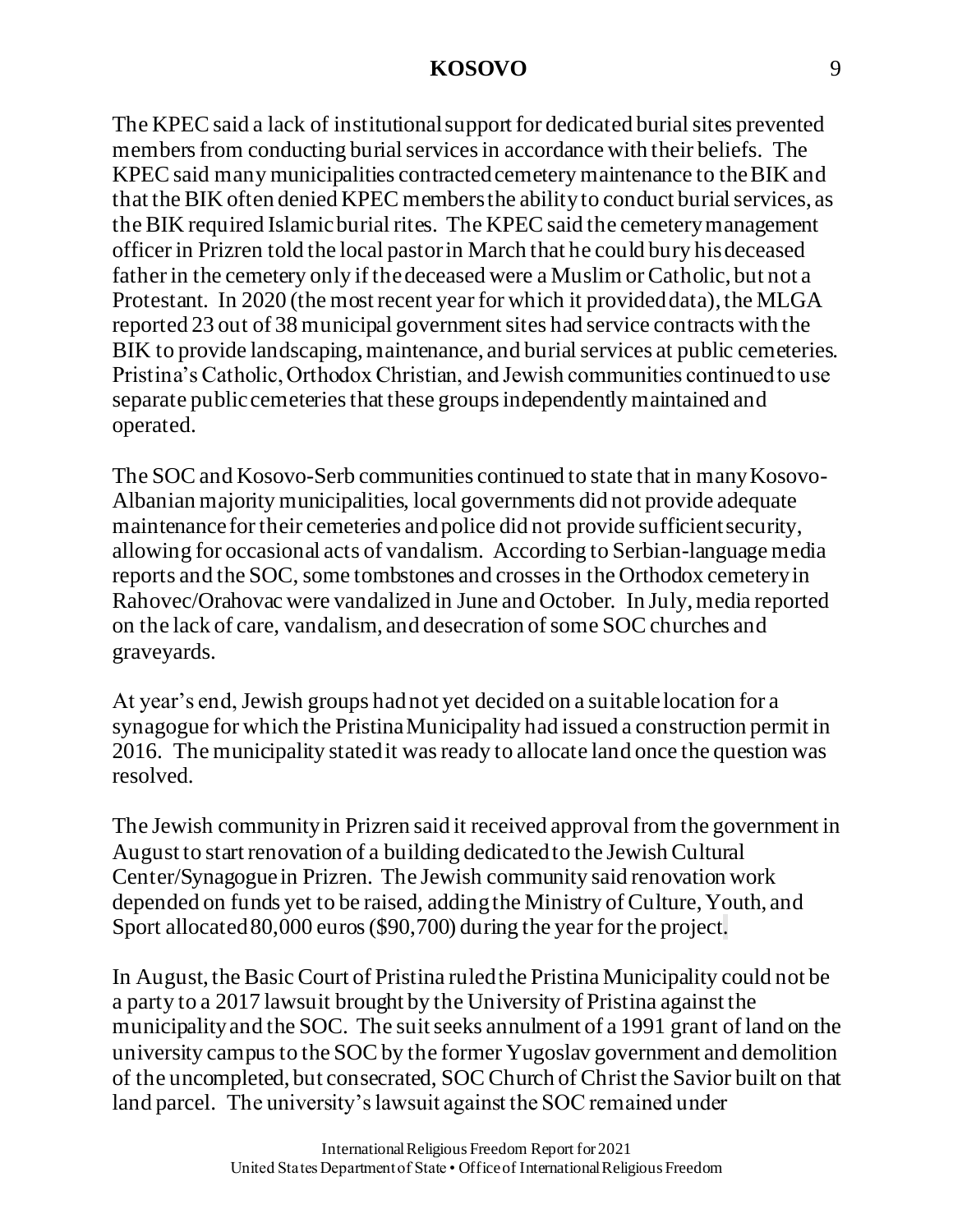consideration in the Basic Court at year's end. Both the Pristina Municipality and the university disputedthe SOC'sland ownership.

The KPEC said municipalities, which are responsible for allocating land to religious communities, refused to provide it land for church buildings. The KPEC said it requested land from 38 municipalities during the year but received an allocation from only two,in Gjilan/Gnjilane and Vushtrri/Vucitrn Municipalities. The KPEC reported it had not received a response from the remaining municipalities.

The SOC said that on June 19, police stopped a bus with Serbian pilgrims and returned the group to Serbia after border police had allowedthe busto enter the country. The SOC said authorities had ordered the pilgrims, who had planned to visit SOC sites and attend religious services, to leave without offering any valid explanation, and that such action violated the pilgrims' rights to freedom of movement and religion.

According to the BIK, the central government continued to provide some funding for Islamic education in the BIK madrassah in Pristina and its branches in Prizren and Gjilan/Gnjilane. Some University of Pristina law faculty members again said this funding was discriminatory because the government did not provide funding for religious education to any other religious group.

Most ethnic Serbs and some Bosniaks, Gorani, Croats, and Roma continued to attend Serbian-language public schools operated and funded by Serbian government parallel structures. The schools offered Christian Orthodox classes, and the Serbian government paid for the instructors, who were members of the SOC. Students were allowed to opt out of these classes.

The KPEC said government officials' public recognition or celebration of Islamic holidays such as Eid al-Adha was discriminatory against religious minorities because government officials did not make similar statements to celebrate non-Islamic holidays. The KPEC also said the government's official calendar of holidays referred to "Catholic" or "Orthodox" holidays, but not "Christian" or "Protestant" holidays. The KPEC stated the government's lack of vocal advocacy for religious minorities contributed to a perceived climate of discrimination. The KPEC also said the presence of Islamic imagery in some public buildings contributed to a perception of Muslim influence over government institutions.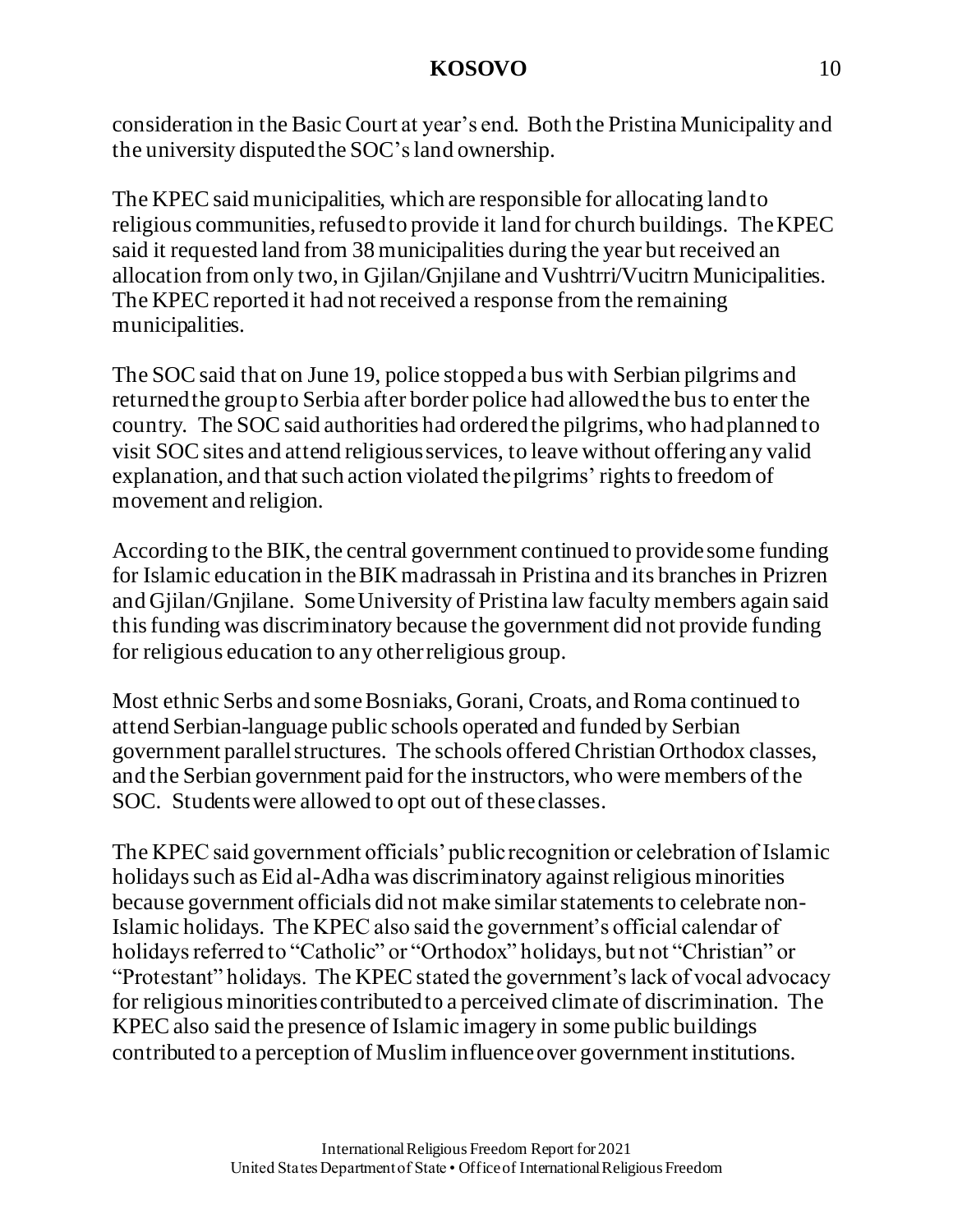In November, the Associated Press reported government health authorities were working with the Muslim community to encourage persons to get COVID-19 vaccinations. According to the report, imams were encouraging worshippers at Friday prayers to get inoculated, while medical personnel waited in the mosques' yards, ready to administer the vaccines. It cited Imam Burhan Hashani of the Sultan Mehmed 2 Mosque in Pristina as saying his pro-vaccine message was well received. A man attending prayers at the mosque stated, "It's the first time I have heard the imam calling for vaccination. Everybody should get vaccinated ...."

The OSCE continued to monitor implementation of legislation on protecting SPZs around Serbian Orthodox religious and heritage sites. The Police Unit for the Security of Religious and Cultural Heritage Buildings continued to provide 24 hour security to 24 SPZs countrywide.

On May 10, the SOC issued a press release stating it was concerned about incidents of theft and vandalism targeting several of its sites across the country, citing a recent incident in which stones were thrown at the Church of St. Petka in Vitina and other examples. The SOC said most incidents had ethnic and religious motivesand criticized what it labeled as aggressive rhetoric against the SOC coming from some senior Kosovo-Albanian institutional and political leaders, including Prime Minister Albin Kurti and Minister of Environment, Spatial Planning, and Infrastructure Liburn Aliu, that might have contributed to these incidents. A representative of the SOC told media outlet *Kossev*, "Complaints to Kosovo institutions are pointless because this violence is the product of aggressive rhetoric that comes from the very top of Kosovo institutions, which instead of solving the problems of the population, economy, and facing the covid pandemic, attack Serbia with the harshest words and collectively accuse the Serb people and even our Church." In response, the spokesperson for the Kosovo Police in Gjilan/Gnjilane told *Kossev* that nothing was damaged in the St. Petka incident and that, although there was no criminal case, police were monitoring the situation. The SOC also publicly raised concerns regarding break-ins and thefts at six SOC sites (churches and auxiliary buildings) over 10 days in March. The incidents occurred in Klokot/Kllokot, Partes/Partesh, Gracanica/Gracanice, Peja/Pec, and Strpce/Shterpce municipalities.

In April, the nongovernmental pan-European federation of cultural heritage civil society organizations, Europa Nostra, included the SOC Visoki Decani Monastery on its list of the seven most endangered heritage sites in Europe, citing risks to the monastery from local development efforts. Senior government officials, including President Vjosa Osmani and Prime Minister Kurti, rejected statements that the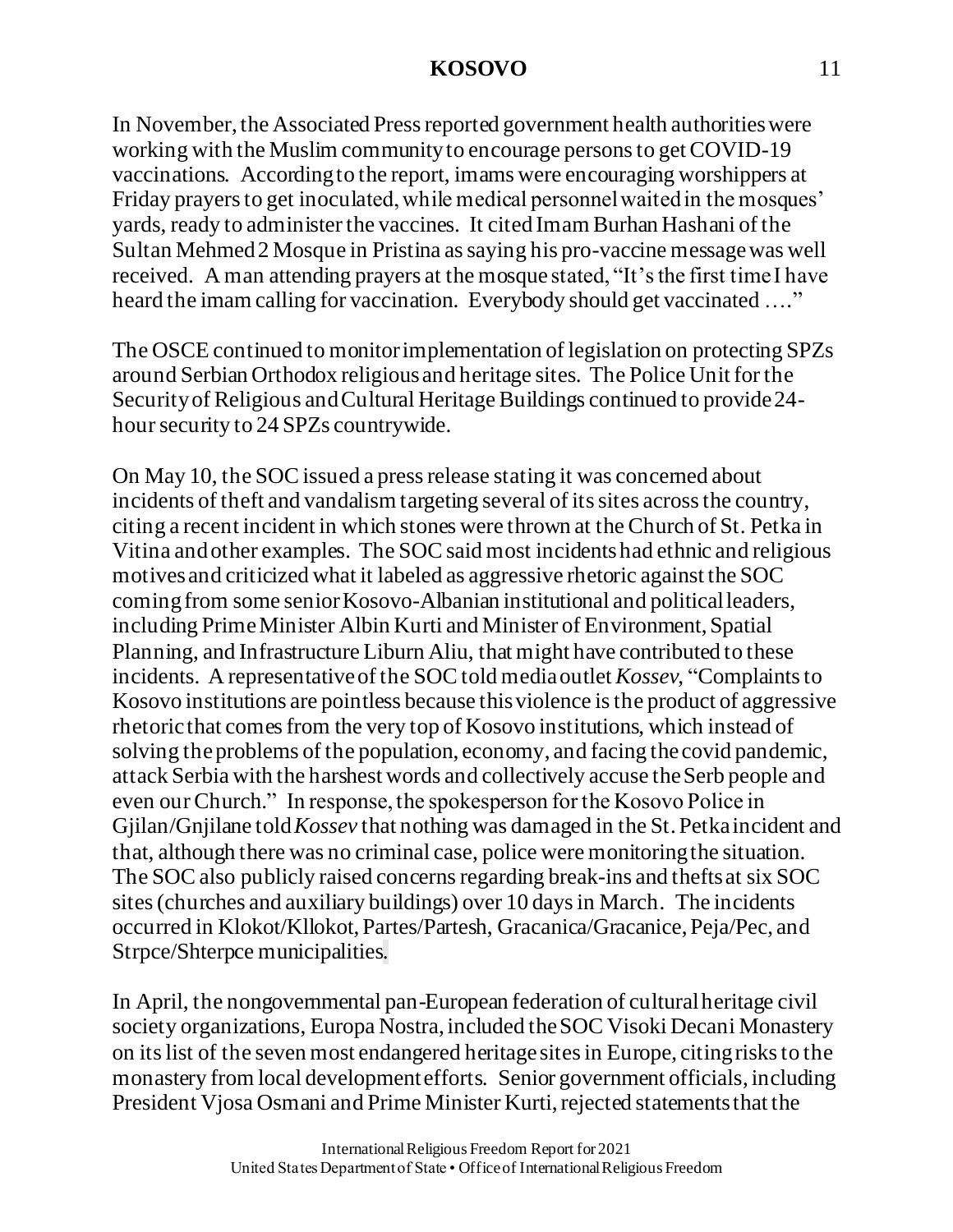monastery was endangered as "biased" and "incorrect" andurged the organization remove the monastery from the list. In a letter to Europa Nostra, Osmani and Kurti stated, "We are fully committed to the protection of all monuments of our country, and in particular of Orthodox churches and monasteries … the Municipality of Decan[/Decani], as part of its [spatial and development] plan, has committed to treat the special area of the Monastery of Decan[i] with special priority and a high level of seriousness… The Monastery of Decan[i] is in good condition, it enjoys full constitutional and legal guarantees, as well as complete security, without any danger that threatens it." In June, Europa Nostra published a response to "some misguided and inaccurate information" put out on social media and provided additional clarification regarding its decision to include the Decani Monastery on its list. Europa Nostra stated the monastery had been on the UNESCO List of World Heritage in Danger since 2006 and that the monastery "has a special significance for the cultural and spiritual identity and heritage of Serbian people and it is also important for all citizens in Kosovo, as an invaluable element of the multicultural and multireligious heritage in Kosovo." The SOC publicly expressed support for the Europa Nostra decision and rejected the Kosovo officials' statements, sayingthe monastery was the only religious site under military protection in the country. In December, Europa Nostra excluded the Decani Monastery from a shortlist of 12 European heritage sites from which the organization planned to select its list of the seven most endangered heritage sites in Europe for 2022.

The OSCE reported relations between religious communities and municipalities improved – citing improved maintenance of cemeteries by some municipal governments – as a result of OSCE advocacy, for example, of interfaith dialogue with government institutions and its facilitation of joint outreach by government and religious officials to local communities. The OSCE said the Pristina Municipality removed graffiti from the Jewish cemetery, and religious communities partnered with local government to clean cemeteries in Mitrovica/e North and South. The OSCE continued to advocate inclusion of representatives of all major religious communities in municipal community safety councils, which meet to discuss security issues.

The Water Services Regulatory Authority stated it once again waived water utility fees during the year for religious buildings belonging to all religious communities.

## **Section III. Status of Societal Respect for Religious Freedom**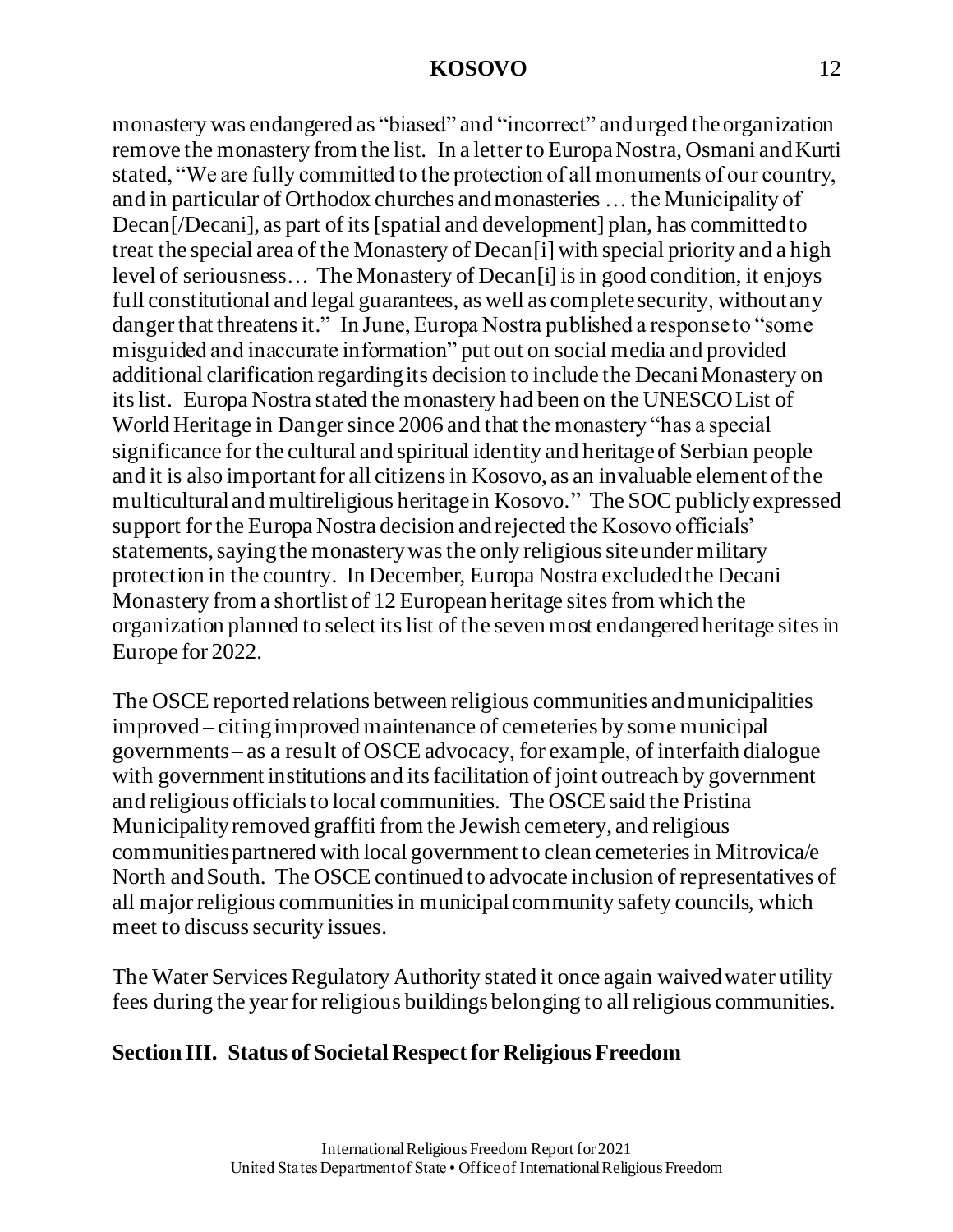In July, the Basic Court in Pristina sentenced Montenegrin national Risto Jovanovic to six months in prison for inciting intolerance by chanting nationalist slogans such as "Kill the Albanians!" during the June 28 observance of Vivovdan, which commemorates the 1389 Battle of Kosovo between Serbs and Ottomans at Gazimestan, Pristina. The court fined Jovanovic 6,700 euros (\$7,600) in lieu of imprisonment and banned him from entering the country for five years.

The SOC again stated media reporting contributed to a climate of interethnic and interreligious intolerance during the year. For example, in June, SOC officials complained about negative media reactions following SOC Bishop Teodosije Sibalic's liturgy on the occasion of Orthodox Holy Ascension in the contested Christ the Savior Church. During the service, Bishop Teodosije reportedly said, "By serving the liturgy today in this cathedral, we testify who we are, who we were, and who we should be in the future. We testify that we will never give up our holy sites, that they belong to us, representing a pledge of our eternal life." The SOC said unknown persons wrote graffiti on the church's doors reading "Jesus Hates Serbs" after the liturgy was completed. The SOC said it did not report the vandalism to the police because the media widely reported the incident and police were present at the time. A group of students subsequently staged a protest in front of the church, which they said was associated with the Slobodan Milosevic regime. According to media, some Kosovo politicians andstudents criticized the bishop's liturgy, and local NGO Council for the Defenseof Human Rights and Freedoms called it an "insult" and a "provocation."

The BIK again stated there were media reports and statements on social media that portrayed Muslims negatively but did not cite examples.

National police said they received reports of 87 incidents targeting religious sites during the year, compared with 57 incidents in 2020. The incidents targeted 56 Muslim, 30 SOC, and one Roman Catholic property. Police classified two cases as incitement of discord and intolerance but did not give details. The BIK said incidents targeting mosques were likely financially motivated, citing, for example, a cash charity box in the Kacanik Mosque that was robbed several times during the year. According to the BIK, the thefts negatively affected their humanitarian activities. The SOC stated that some of the incidents involving its property in the country were religiously and ethnically motivated. Because religion and ethnicity are often closely linked, it was sometimes difficult to categorize incidents as solely based on religious identity.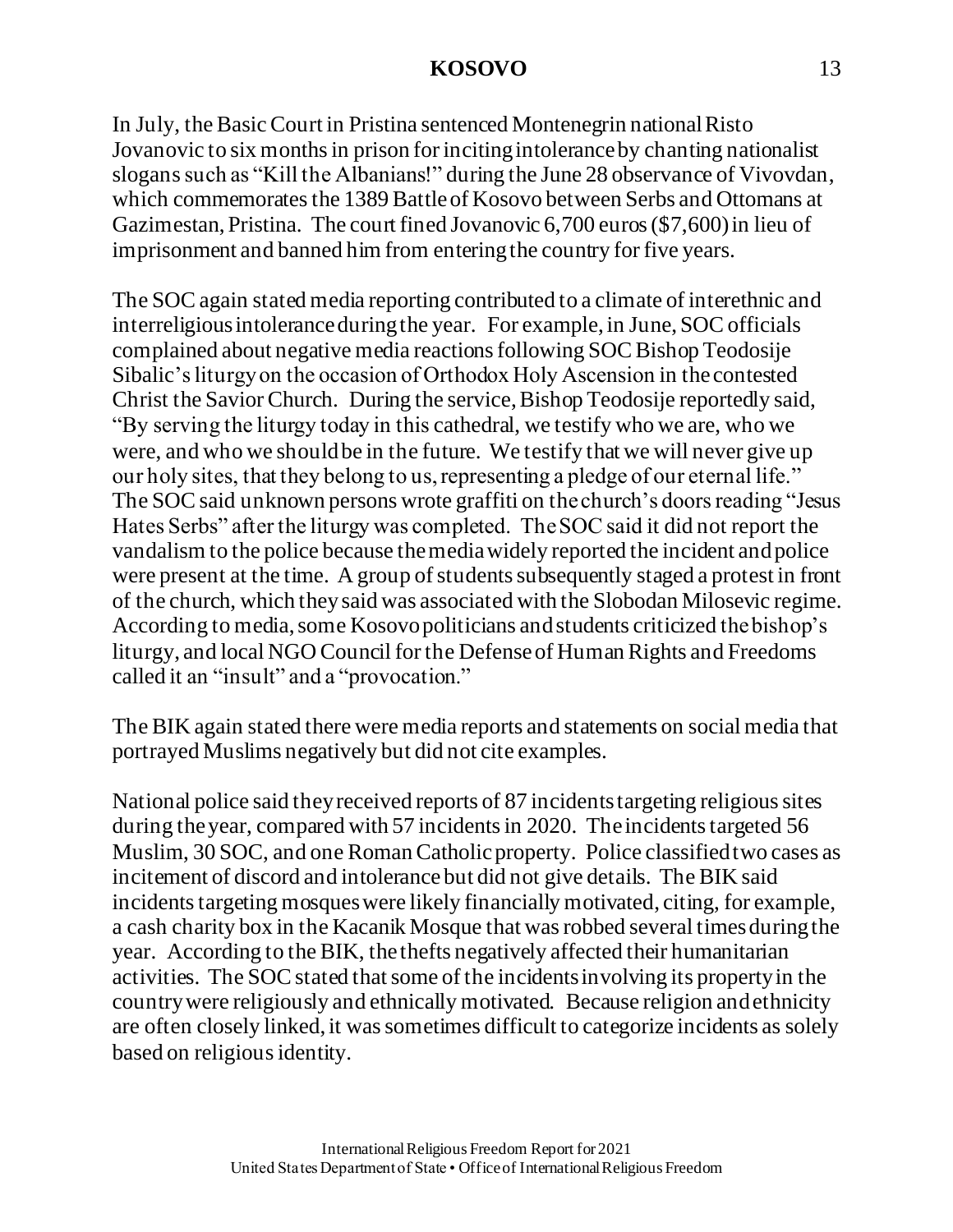In March, the SOC said unknown individuals broke into its parsonage under construction in Vitomirice/Vitomirica and stole construction materials worth 4,000 euros (\$4,500). In May, the SOC said unknown individuals looted the Churches of Forty Martyrs of Sebaste and St. Dimitrije in the Strpce/Shterpce area. Media reported that on June 28, unknown individuals took away an SOC flag that was flying at the entrance of Gracanica Monastery, and subsequently posted an image to social media of a masked person holding an Albanian flag and trampling the stolen SOC flag and setting it on fire. Media reported that in July, unknown persons broke into the SOC Church of St. Peter and Paul in Strpce and wrote "Kosovo Liberation Army" on the wall. The SOC said it reported these incidents to the police but were concerned about the ability or willingness of authorities to protect Serbian Orthodox Church facilities.

In April, local Kosovo-Serb civil society organizations and Kosovo-Serb political representatives criticized the Council for the Defense of Human Rights and Freedoms(CDHRF), which had stated that the Visoki Decani Monastery was turned into a military base and Kosovo Albanians were held hostage there during the 1999 war and requested an investigation of the monastery's Abbot, Father Sava Janjic, for "possible violations of the Law of War and Humanitarian Law." Sixteen civil society organizations in a joint statement strongly condemned CDHRF's allegations, which, they said, were "groundless" and called on the government to clearly condemn the CDHRF position and provide all necessary protection to the monastery and Father Janjic.

The KPEC said the media disproportionately covered humanitarian aid from secular or non-Protestant sources but rarely reported on KPEC's humanitarian work; representatives said the omission contributed to societal intolerance of Protestants and other minority religions.

According to an International Republican Institute (IRI) report entitled *Antisemitic Discourse in the Western Balkans*released during the year, antisemitic statements in media were rare. Of 1,548 online media items studied between January 2019 and May 20, 2020, 70 (4.5 percent) contained what the IRI determined was antisemitic content. Most media focused on Holocaust remembrance and the role ethnic Albanians played in saving Jews during World War II. The IRI stated some "more conservative and radical Muslim communities accuse Israel of controlling the world, its security, financial and banking sectors, the health industry, etc."

According to Imam Maliqi, Muslim women were reluctant to wear the hijab, fearing potential employment and societal discrimination.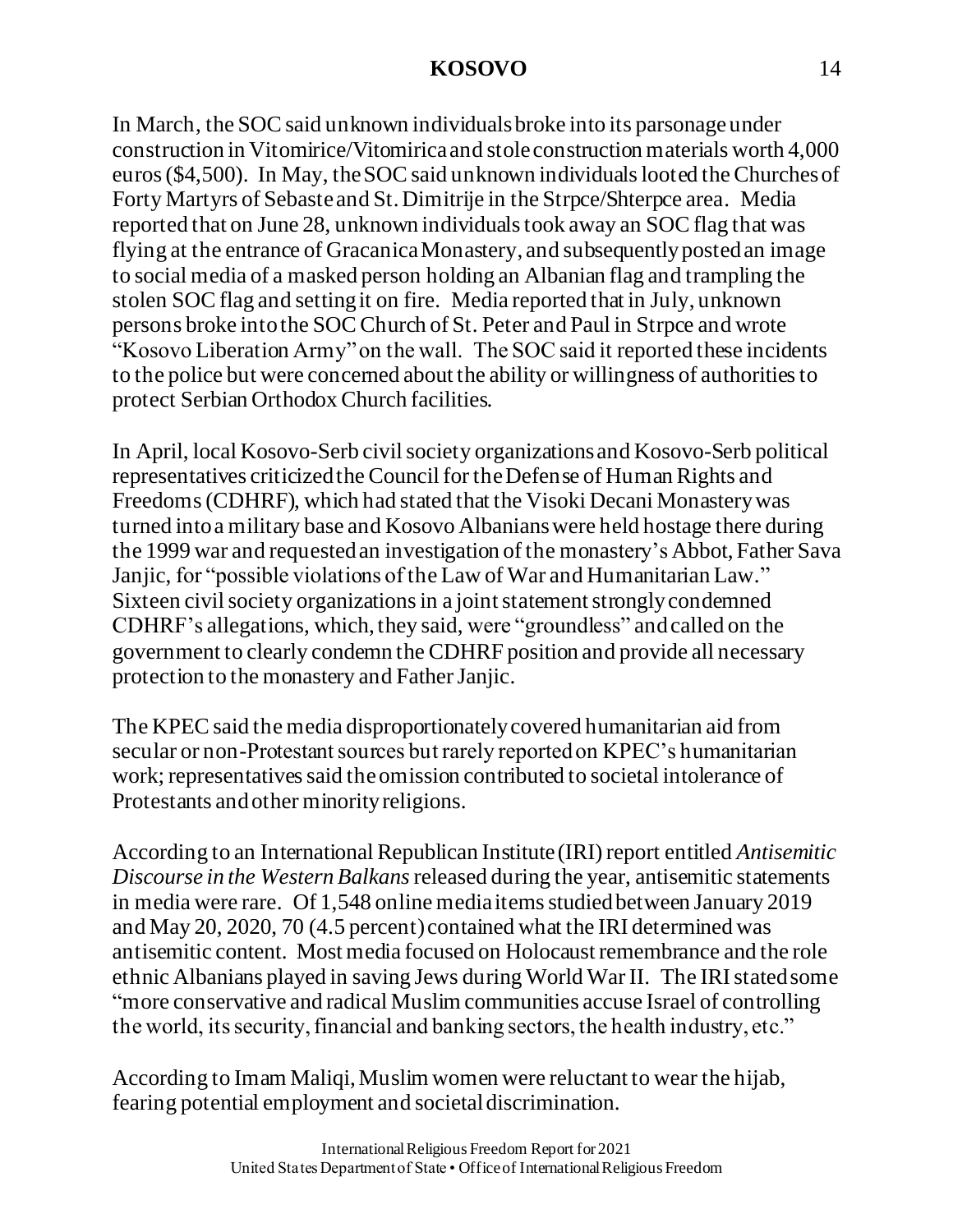The KPEC said the majority of people in the country respected Christians, including Protestants, but a small percentage of "radical" Muslims did not. In addition, it said its members in rural areas, many of whom converted to Christianity from Islam, were hesitant to practice their religion openly due to fear of discrimination.

Following delays due to the COVID-19 pandemic and disputes over privatelyowned land expropriations, construction continued on a Turkish-governmentfunded Grand Mosque in Pristina. Some citizens continued to oppose construction of the mosque, saying its design was based on an archaic Ottoman style rather than traditional Kosovo mosque architecture. Some local imams continued to state existing downtown mosques fulfilled the needs of their constituency and that there was no demand for such a large mosque in the area.

Religious group leaders continued interfaith discussions on property rights, legislative priorities, and local community issues. On December 30, the OSCE condemned the vandalism of the SOC cemetery in Gracanica/e Municipality, where unknown persons damaged seven tombstones. Police initiated an investigation.

# **Section IV. U.S. Government Policy and Engagement**

The Ambassador and other embassy officials discussed and advocated with government officials, including the President, Prime Minister and Deputy Prime Minister, Speaker of the Assembly, and political party leaders for enactment of amendments to the law on religious freedom that would allow religious groups to acquire legal status. They also urged government officials to respect religious freedom and pluralism and increase their communication with religious groups. The Ambassador and other embassy officials urged central and local government officials, including the Prime Minister, to respect the law on SPZs, particularly in the case of the road near Visoki Decani Monastery. Embassy officials advocated with all levels of government for implementation of the 2016 Constitutional Court decision ordering the registration of ownership of land to the Visoki Decani Monastery, urging the government and the judiciary to hold accountable officials responsible for failing to implement the ruling.

The Ambassador and other embassy officials urged increased dialogue between ethnic Albanian members of the government and SOC members. They conveyed this message in both private meetings and public statements, calling for